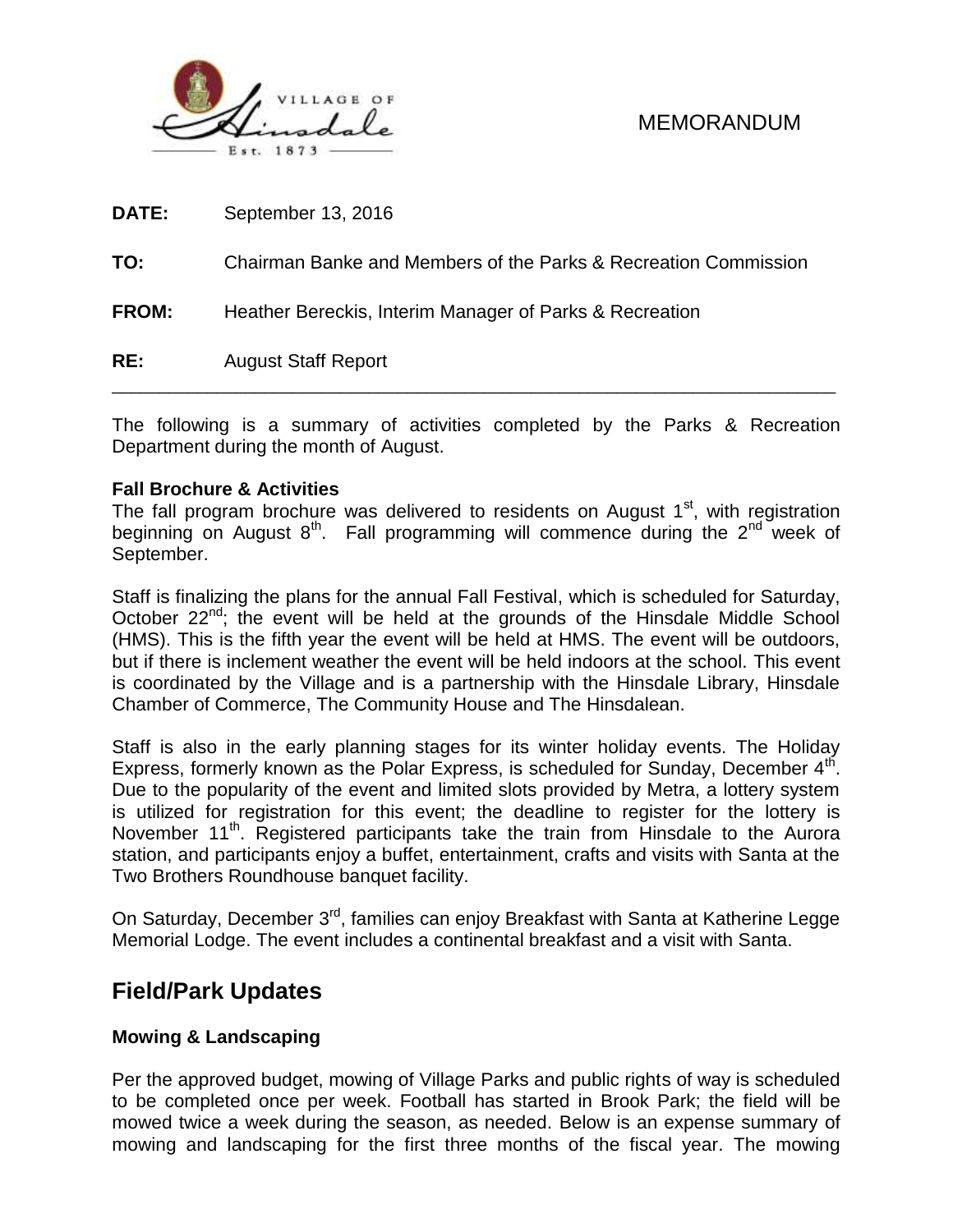

contract extends approximately from May - October of each year, so staff would expect that roughly 50% of the budget would be expended at this point. Actuals for mowing are trending below budget due to the warm, relatively dry weather experienced in May and June.

|                     | <b>Village ROW</b> |        | Pool |       | <b>KLM Lodge</b> |                | <b>Parks</b> |        |               |
|---------------------|--------------------|--------|------|-------|------------------|----------------|--------------|--------|---------------|
|                     |                    |        |      |       |                  |                |              |        | <b>Total</b>  |
| July 4th            | \$                 | 811    | \$   | 55    | \$               | 24             | \$           | 2,163  | \$<br>3,054   |
| July 11th           | \$                 | 716    | \$   | 114   | \$               | 24             | \$           | 2,162  | \$<br>3,016   |
| July 18th           | \$                 | 716    | \$   | 55    | \$               | $\blacksquare$ | \$           | 1,875  | \$<br>2,646   |
| July 25th           | \$                 | 1,099  | \$   | 75    | \$               | 30             | \$           | 2,258  | \$<br>3,463   |
| Bridge Adjustment   | \$                 | 165    |      |       |                  |                |              |        | \$<br>165     |
| <b>July Total</b>   | \$                 | 3,509  | \$   | 299   | \$               | 78             | \$           | 8,459  | \$<br>12,344  |
| FY 16/17 Budget     | \$                 | 22,947 | \$   | 5,979 | \$               | 4,318          | S            | 79,922 | \$<br>113,166 |
| May Billing         | \$                 | 4,097  | \$   | 374   | \$               | 30             | \$           | 9,942  | \$<br>14,443  |
| June Billing        | \$                 | 3,573  | \$   | 260   | \$               | 36             | \$           | 8,684  | \$<br>12,553  |
| June Adjustment     |                    |        |      |       |                  |                | \$           | 1,708  | \$<br>1,708   |
| <b>July Billing</b> | \$                 | 3,509  | \$   | 299   | \$               | 78             | \$           | 8,459  | \$<br>12,344  |
| Total               | \$                 | 11,178 | \$   | 933   | \$               | 144            | \$           | 28,793 | \$<br>41,048  |
| Remaining           | \$                 | 11,769 | \$   | 5,047 | \$               | 4,174          | \$           | 51,129 | \$<br>73,826  |
| % of Budget         |                    | 49%    |      | 16%   |                  | 3%             |              | 36%    | 36%           |

### **Athletic Fields**

Staff has been coordinating fall field use with community athletic organizations. Usage includes soccer, football, cross country and lacrosse activities. Public Services personnel have begun laying out the athletic fields and will stripe them weekly through the first week in November.

Hinsdale Central, Hinsdale South, and Hinsdale Middle School will be hosting cross country meets at KLM Park. The cross country course follows the perimeter fence of KLM Park, which has runners crossing the access roads. The schools are required to hire Hinsdale police officers to monitor the traffic at County Line Road and the access roads. During meets, it can be difficult for park users, including Lodge guests and staff from the Humane Society and the former Arts Center, to access the park. Therefore, staff communicates the meet schedule park users to ensure that activities are not disrupted.

Falcon Football is utilizing space at Oak School for practices and games that will be held at Brook Park. Given the high attendance previously experienced for Falcon Football games, a letter was sent to residents that reside near Brook Park to inform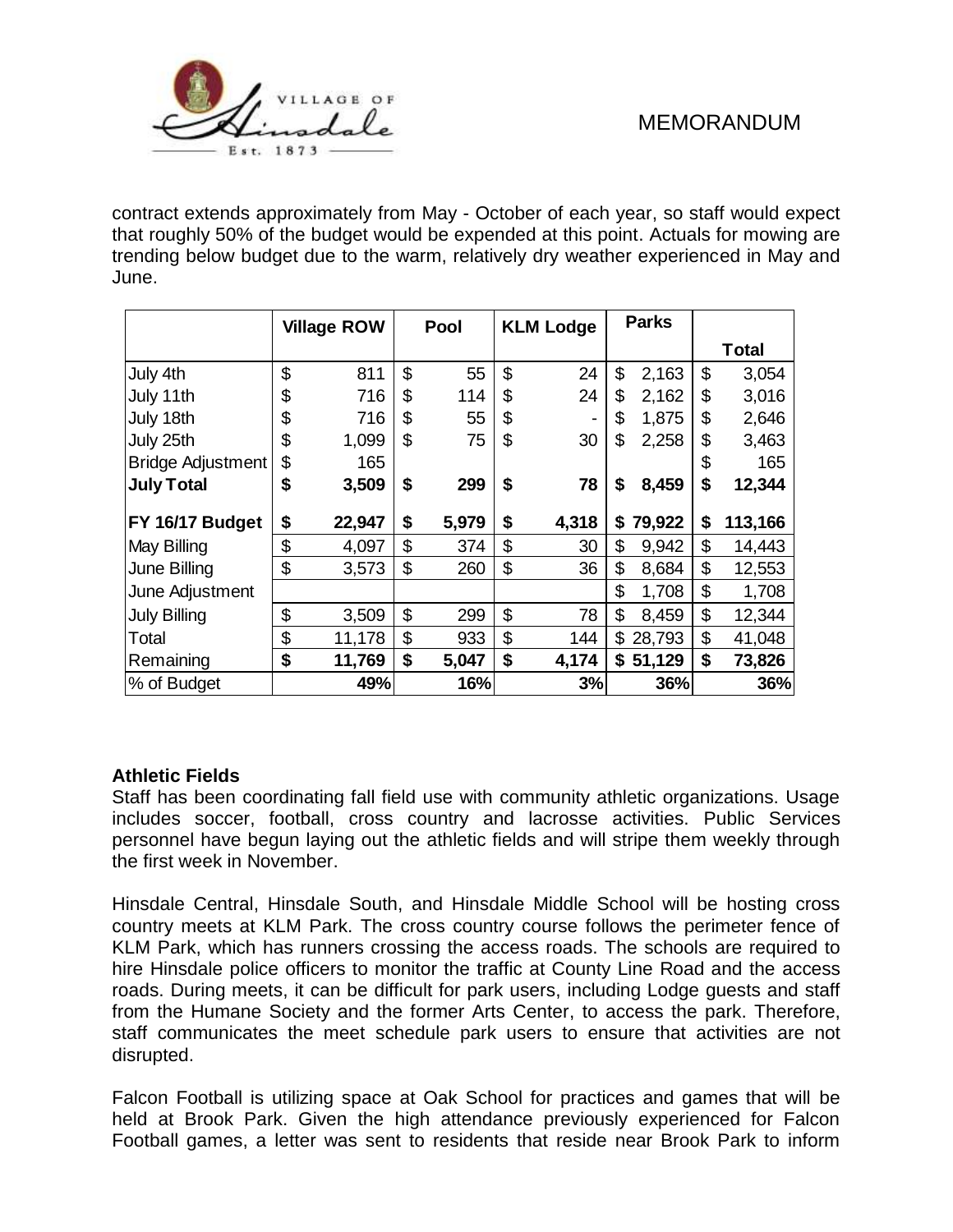

them of the park schedule. AYSO Soccer will practice and play games at a variety of Village fields. Veeck will be utilized for competitive soccer programs. Lacrosse programs will utilize KLM Park.

# **Katherine Legge Memorial Lodge**

Preliminary net income for the fiscal year to-date is \$15,251. This is a \$24,316 decrease over the same period of the prior year; this is a result of decreased rentals and increased expenditures.

Rental revenue for the third month of the fiscal year is \$12,750. In July, there were seven events held at the Lodge, which is eight less than the prior year. This decline in bookings can be attributed to the lack of marketing done as a result of staff turnover during the heavy summer booking season in 2015.

Expenses for July are up due to increased marketing costs and unbudgeted repairs around the Lodge. Staff has developed a comprehensive marketing plan and began increased advertising in July for 2017 bookings.

| <b>REVENUES</b>                                                                                                                                                                                                                                                                                                                                   | July     |                | <b>YTD</b> |                | Change     | 2016-17       | FY 16-17 | 2015-16       | FY 15-16 |
|---------------------------------------------------------------------------------------------------------------------------------------------------------------------------------------------------------------------------------------------------------------------------------------------------------------------------------------------------|----------|----------------|------------|----------------|------------|---------------|----------|---------------|----------|
|                                                                                                                                                                                                                                                                                                                                                   | Prior    | <b>Current</b> | Prior      | <b>Current</b> | Over the   | Annual        | $%$ of   | Annual        | $%$ of   |
|                                                                                                                                                                                                                                                                                                                                                   | Year     | Year           | Year       | Year           | Prior year | <b>Budget</b> | budget   | <b>Budget</b> | budget   |
| <b>KLM Lodge Rental</b>                                                                                                                                                                                                                                                                                                                           | \$27,475 | \$12,750       | \$66,245   | \$46,695       | (\$19,550) | \$180,000     |          | 26% \$160,000 | 41%      |
| <b>Caterer's Licenses</b>                                                                                                                                                                                                                                                                                                                         | \$1,266  | \$0            | \$13,266   | \$8,500        | (\$4,766)  | \$15,000      | 57%      | \$15,000      | 88%      |
| <b>Total Revenues</b>                                                                                                                                                                                                                                                                                                                             | \$28,741 | \$12,750       | \$79,511   | \$55,195       | (\$24,316) | \$195,000     |          | 28% \$175,000 | 45%      |
|                                                                                                                                                                                                                                                                                                                                                   |          |                |            |                |            |               |          |               |          |
|                                                                                                                                                                                                                                                                                                                                                   |          |                |            |                | Change     | 2016-17       | FY 16-17 | 2015-16       | FY 15-16 |
| <b>EXPENSES</b>                                                                                                                                                                                                                                                                                                                                   | July     |                |            | <b>YTD</b>     | Over the   | Annual        | $%$ of   | Annual        | $%$ of   |
|                                                                                                                                                                                                                                                                                                                                                   | Prior    | <b>Current</b> | Prior      | <b>Current</b> | Prior year | <b>Budget</b> | budget   | <b>Budget</b> | budget   |
|                                                                                                                                                                                                                                                                                                                                                   | Year     | Year           | Year       | Year           |            |               |          |               |          |
| <b>Total Expenses</b>                                                                                                                                                                                                                                                                                                                             | \$15,296 | \$17,087       | \$41,811   | \$39,944       | (\$1,867)  | \$212,741     |          | 19% \$199,700 | 21%      |
| <b>Net</b>                                                                                                                                                                                                                                                                                                                                        | \$13,444 | ( \$4,337)     | \$37,700   | \$15,251       | (\$22,449) |               |          |               |          |
| <b>Platform Tennis</b><br><b>Annual Court Maintenance</b>                                                                                                                                                                                                                                                                                         |          |                |            |                |            |               |          |               |          |
| To ensure that the courts are in good condition for the coming season, staff scheduled<br>work to be performed on the courts and to the heaters. Riley Green Mountain completed<br>repairs to court screens, court doors and snow boards in August. Repairs to the courts<br>are in the operating budget and are expected to cost around \$2,000. |          |                |            |                |            |               |          |               |          |
| A rebid of the walkway project at KLM Park was completed and resulted in one bid<br>being submitted. The project was awarded to Woodridge Deck and Gazebo Company in<br>the amount of \$93,141 at the July $12th$ Village Board meeting. This price is under the                                                                                  |          |                |            |                |            |               |          |               |          |

# **Platform Tennis**

### **Annual Court Maintenance**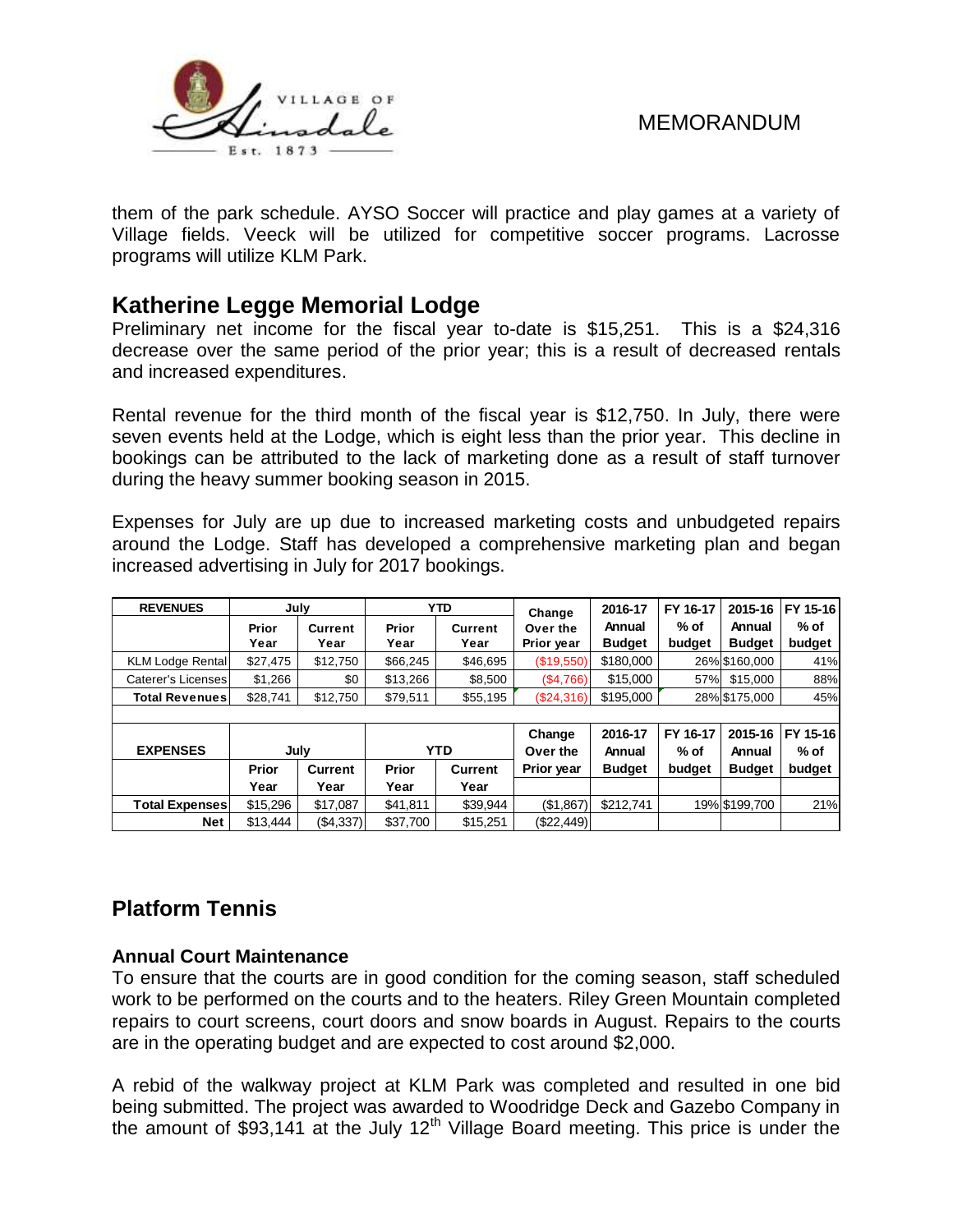

budgeted amount of \$115,000; which included walkways and skirting, resulting in a savings of approximately \$22,000. Work on the walkways began the week of August  $8<sup>th</sup>$ and is estimated to be completed the week of September 19<sup>th</sup>.

#### **Memberships**

Renewal letters went out to past members on July  $25<sup>th</sup>$ ; pricing for the 2016/17 season was increased to cover the addition of the Court Manager position. The majority of membership renewals will be received by November, though there is no deadline to purchase. The Hinsdale Platform Tennis Association (HPTA) agreement was discussed at the July  $12<sup>th</sup>$  Village Board meeting, and an extension of the contract through April 2017 was approved at the August  $9^{th}$  Village Board meeting. Staff continues to work with HPTA regarding the contract.

# **Community Pool**

#### **Pass Sales**

The 2016 pool season will come to an end on Monday September  $5<sup>th</sup>$ . Thus far, pass sales revenue for the 2016 season is trending 4% (\$5,600) above the previous year, while daily guest admission revenue is up 8% (\$3,488). A hot, humid summer has contributed to increased pool pass and daily guest sales.

Resident family pass sales for the same period of the prior year decreased 4% (\$3,925). Staff attributes this reduction to the prior season's weather and oversaturation of the community. A correlation in increased 10-visit pass sales can also be attributed to previous membership holders who have opted for less of a commitment to the pool.

Neighborly and non-resident pass revenues to date are \$34,620, which is an increase of 21% (\$7,175) over the same period of the prior year. To date, 83 neighborly passes have been sold. Feedback from the new members is that previously they were members of the Oak Brook Bath and Tennis Club, Western Springs Swim Club and Five Seasons, but were not happy with the services.

For the same period of the prior year, 10-visit pass sales increased 11% (\$2,350). Seventy percent of the 10-visit passes sold were to Hinsdale residents. Of that 70%, approximately 20% have purchased multiple 10-visit passes. In the future, staff will work to "upsell" memberships to those that purchase more than one 10-visit pass.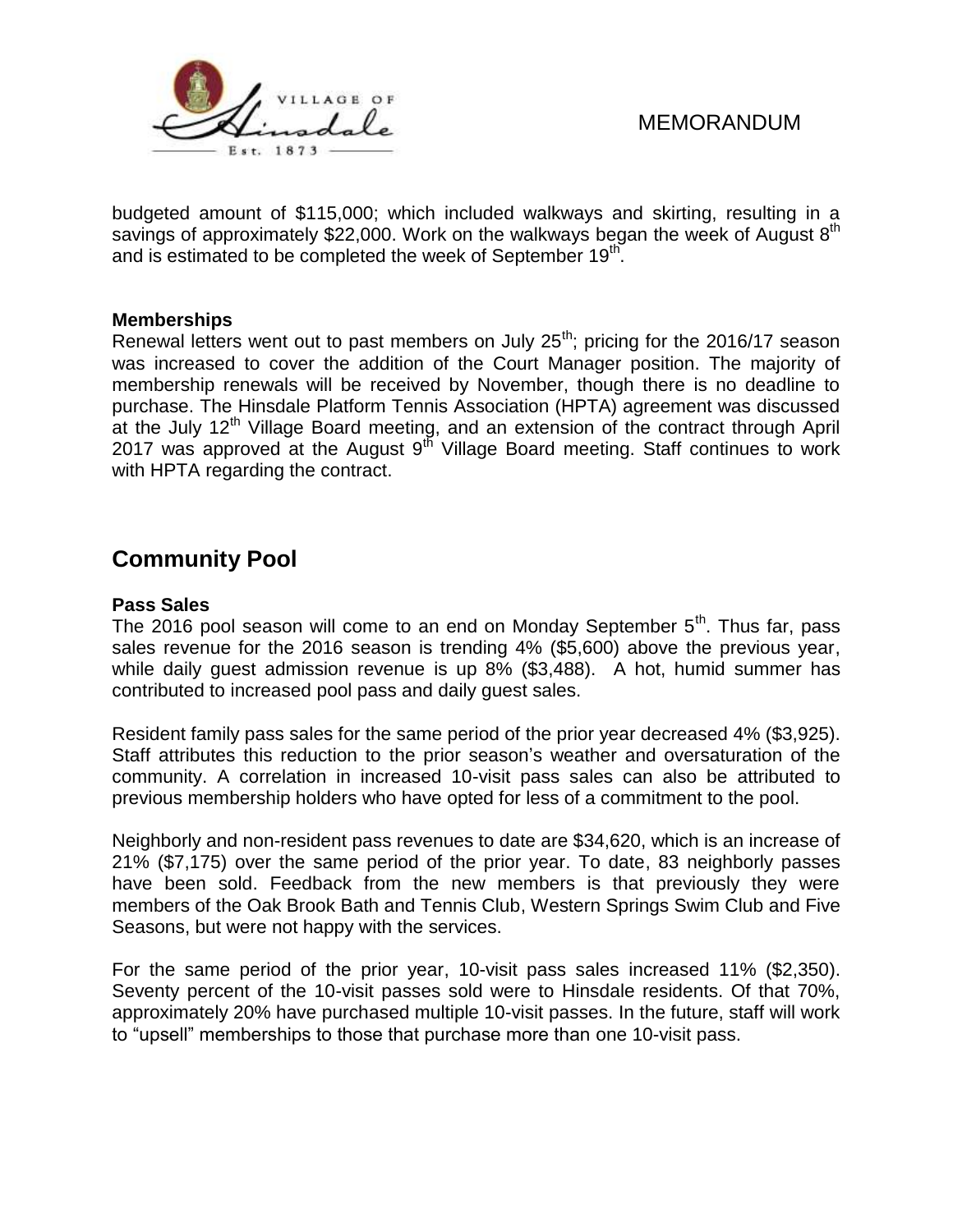

| <b>As of August 19, 2016</b>  | 2015 Pass Revenue    |                 |              |           |                      | 2016 Pass Revenue |                |           |                                                  |                                     |  |
|-------------------------------|----------------------|-----------------|--------------|-----------|----------------------|-------------------|----------------|-----------|--------------------------------------------------|-------------------------------------|--|
|                               | <b>New</b><br>Passes | Renew<br>Passes | <b>Total</b> | Revenue   | <b>New</b><br>Passes | Renew<br>Passes   | Total          | Revenue   | $\frac{9}{6}$<br>Change<br>Over<br>Prior<br>Year | Change<br>Over the<br>prior<br>year |  |
| <b>Resident</b>               |                      |                 |              |           |                      |                   |                |           |                                                  |                                     |  |
| Nanny                         | 36                   | 45              | 81           | \$4,635   | 43                   | 40                | 83             | \$4,935   | 6%                                               | \$300                               |  |
| <b>Family Primary</b>         | 80                   | 225             | 305          | \$88,455  | 90                   | 203               | 293            | \$85,870  | $-3%$                                            | $-$2,585$                           |  |
| <b>Family Secondary</b>       | 250                  | 775             | 1025         | \$0       | 298                  | 675               | 973            | \$0       |                                                  | \$0                                 |  |
| Individual                    | 4                    | 13              | 17           | \$2,740   | $\overline{7}$       | 13                | 20             | \$3,030   | 11%                                              | \$290                               |  |
| Senior Pass                   | 3                    | 22              | 25           | \$1,840   | 10                   | 23                | 33             | \$2,640   | 43%                                              | \$800                               |  |
| <b>Family Super</b>           | 3                    | 25              | 28           | \$9,715   | $\mathbf 0$          | 22                | 22             | \$7,705   | $-21%$                                           | $-$2,010$                           |  |
| Family Super Secondary        | 3                    | 31              | 34           | \$1,575   | $\mathbf 0$          | 23                | 23             | \$1,080   | $-31%$                                           | $-$495$                             |  |
| Family Super Third            | $\overline{4}$       | 22              | 26           | \$1,215   | $\mathbf 0$          | 21                | 21             | \$990     | $-19%$                                           | $-$ \$225                           |  |
| Family Super 4+               | 8                    | 24              | 32           | \$495     | 3                    | 29                | 32             | \$495     | 0%                                               | \$0                                 |  |
| <b>Individual Super Pass</b>  | $\Omega$             | $\mathbf{1}$    | $\mathbf{1}$ | \$0       | $\Omega$             | $\Omega$          | $\Omega$       | \$0       |                                                  | \$0                                 |  |
| Senior Super Pass             | $\Omega$             | $\Omega$        | $\mathbf 0$  | \$0       | $\mathbf 0$          | $\mathbf 0$       | $\Omega$       | \$0       |                                                  | \$0                                 |  |
| <b>Resident Total</b>         | 391                  | 1183            | 1574         | \$110,670 | 451                  | 1049              | 1500           | \$106,745 | $-4%$                                            | $- $3,925$                          |  |
| <b>Neighborly</b>             |                      |                 |              |           |                      |                   |                |           |                                                  |                                     |  |
| Neighbor Family               | 52                   | 13              | 65           | \$23,810  | 43                   | 41                | 84             | \$30,730  | 29%                                              | \$6,920                             |  |
| Neighborly Individual         | $\Omega$             | $\mathbf 0$     | $\mathbf 0$  | \$0       | $\Omega$             | $\mathbf 0$       | $\mathbf 0$    | \$0       | 0%                                               | \$0                                 |  |
| Neighbor Addt'l               | 207                  | 38              | 245          | \$0       | 146                  | 158               | 304            | \$0       | 0%                                               | \$0                                 |  |
| <b>Neighborly Total</b>       | 259                  | 51              | 310          | \$23,810  | 189                  | 199               | 388            | \$30,730  | 29%                                              | \$6,920                             |  |
| <b>Non-Resident</b>           |                      |                 |              |           |                      |                   |                |           |                                                  |                                     |  |
| Non Resident Family           |                      | $\mathbf 0$     | 1            | \$540     | 3                    | $\mathbf 0$       | 3              | \$540     | 0%                                               | \$0                                 |  |
| Non Resident Family Secondary | 3                    | $\mathbf 0$     | 3            | \$0       | 6                    | 9                 | 15             | \$0       | 0%                                               | \$0                                 |  |
| Non Resident Individual       | $\mathbf 0$          | $\mathbf{1}$    | $\mathbf{1}$ | \$285     | $\mathbf{1}$         | $\mathbf{1}$      | $\overline{2}$ | \$500     | 240%                                             | \$215                               |  |
| Non Resident Senior           | 1                    | 8               | 9            | \$1,550   | $\overline{7}$       | 5                 | 12             | \$1,860   | 20%                                              | \$310                               |  |
| Non Resident Nanny            | 14                   | $\mathbf 0$     | 14           | \$1,260   | 9                    | 3                 | 12             | \$990     | 100%                                             | $-$270$                             |  |
| <b>Non-resident Total</b>     | 19                   | 9               | 28           | \$3,635   | 26                   | 18                | 44             | \$3,890   | 7%                                               | \$255                               |  |
|                               |                      |                 |              |           |                      |                   |                |           |                                                  |                                     |  |
| 10-Visit                      | 209                  | 64              | 273          | \$21,110  | 202                  | 99                | 301            | \$23,460  | 11%                                              | \$2,350                             |  |
| <b>TOTAL</b>                  |                      |                 | 2185         | \$159,225 |                      |                   | 2233           | \$164,825 | 4%                                               | \$5,600                             |  |

Daily Pass sales for the same period of the prior year have increased 8% (\$3,488). This can be directly attributed to the hot seasonal weather.

| <b>Daily Fee Revenue</b> |          |          |            |        |  |  |  |  |  |
|--------------------------|----------|----------|------------|--------|--|--|--|--|--|
|                          |          |          | Change     | % Over |  |  |  |  |  |
|                          |          |          | over       | Prior  |  |  |  |  |  |
|                          | 2015     | 2016     | prior      | Year   |  |  |  |  |  |
|                          |          |          |            |        |  |  |  |  |  |
|                          |          |          |            |        |  |  |  |  |  |
| May                      | \$935    | \$3,742  | \$2,807    | 300%   |  |  |  |  |  |
| June                     | \$10,959 | \$16,036 | \$5,077    | 46%    |  |  |  |  |  |
| July                     | \$18,970 | \$17,702 | $-$1,268$  | $-7%$  |  |  |  |  |  |
| August                   | \$14,037 | \$10,909 | $- $3,128$ | $-22%$ |  |  |  |  |  |
| <b>Total</b>             | \$44,901 | \$48,389 | \$3,488    | 8%     |  |  |  |  |  |